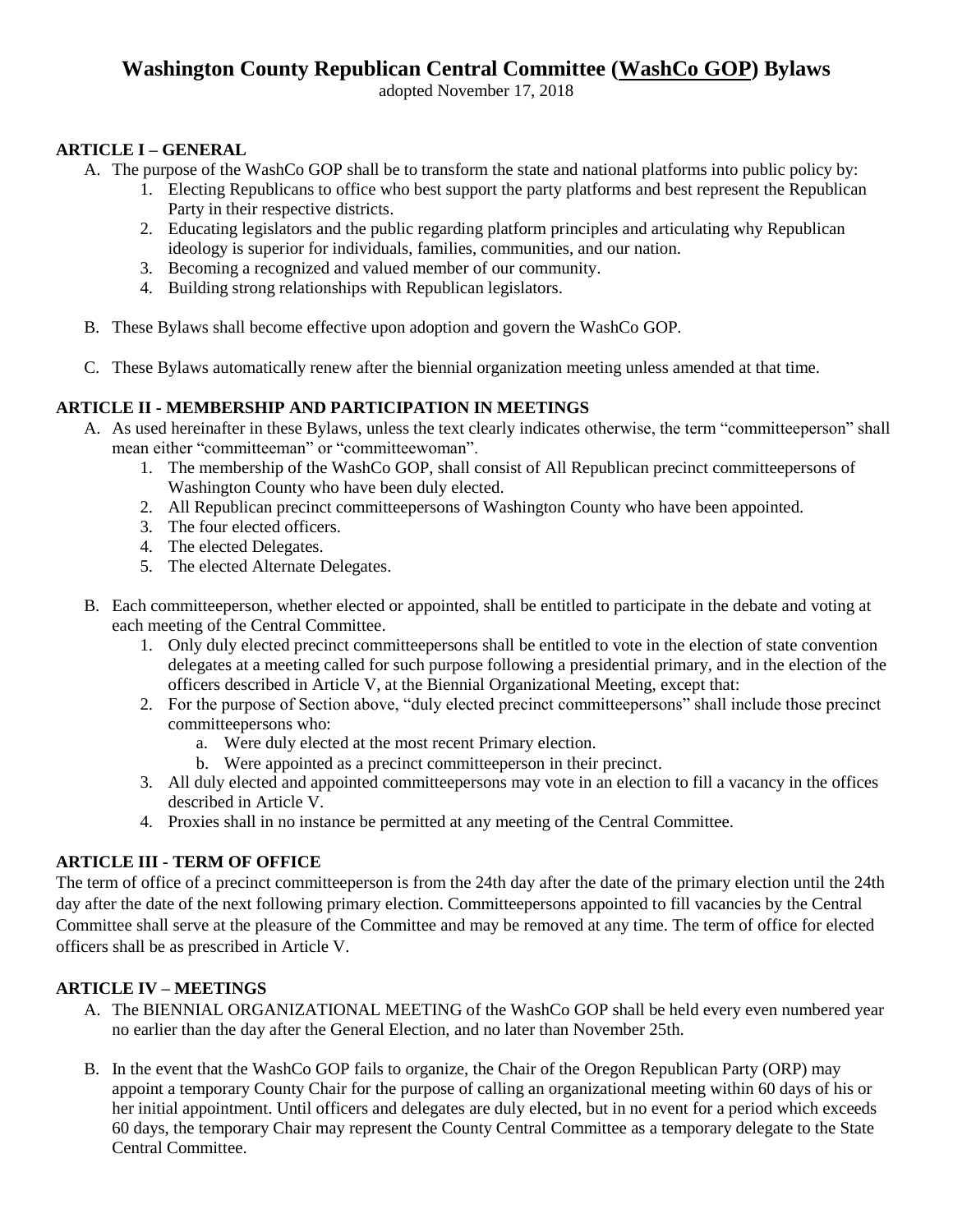- C. REGULAR MEETINGS of the Central Committee shall be called at least 4 times a year.
- D. A PETITIONED MEETING shall be called by the Secretary upon receipt of a petition signed by at least 25% (percent) of the precinct committeepersons then comprising the Central Committee, established from a certified list of precinct committeepersons from the county Department of Elections. The petition shall name the Chief Petitioner, state the date and place of the meeting and the purpose for which the meeting is to be held. The petition must be filed with the Secretary at least 21 days prior to the date specified for the meeting. After receiving such a petition, the Secretary shall promptly make the necessary arrangement and send the required notices once all meeting place and notice expenses are paid in full by the Chief Petitioner in advance. The names of the Chief Petitioner and a list of all petition signers shall be included with the notice.
- E. A SPECIAL ELECTION MEETING shall be one called by the Executive Committee for the purpose of filling a vacancy as prescribed in these Bylaws. (See Article V, Section F.)

# F. NOTICES

- 1. All meeting notices shall specify time, place and date of the meetings, and shall be given at least 10 days, and not more than 30 days, prior to the meeting. Failure to give the required notice of the meeting shall invalidate the business of the meeting.
- 2. For the organizational meeting, the retiring County Chair shall prepare a notice designating the time, date and place of the organizational meeting. The retiring Chair shall obtain from the County Clerk the official roll of the Central Committee and shall oversee the sending of the above notice such as to assure that said notice is sent to all duly elected and certified committeepersons.
- 3. Notice of the organizational meeting must be mailed via US Mail to all certified Republican precinct committeepersons elected during the primary election of that year pursuant to county rule. A copy of the notice also shall be sent to the ORP no later than 10 days prior to the date of the meeting.
- 4. In the case of multiple precinct committeepersons residing at the same address, only one copy of the mailing need be sent, provided all recipient names appear with the address.
- 5. All other central committee meeting notices shall be sent by electronic delivery in accordance with the procedures established by the executive committee. The executive committee shall establish other delivery options and make them available upon request. US Mail (first class) shall always be an available option.
- 6. This entire section applies only to official WashCo GOP meeting notices.
- G. QUORUM For WashCo GOP Central Committee meetings, a quorum shall consist of 15% of its members, except that a specific number for a quorum may be provided in Special Rules adopted to govern a particular meeting or required by other Articles of these Bylaws.

## **ARTICLE V - OFFICERS AND DELEGATES**

- A. There shall be four elected officers of the Central Committee: Chair, Vice Chair, Secretary and Treasurer.
- B. The Chair and Vice Chair shall be first and second delegates respectively to the ORP Central Committee. The WashCo GOP shall also elect other required delegates to the State Central Committee, as designated by the Bylaws of the ORP. Alternate delegates shall be elected in number equal to the total number of delegates. Alternates shall have priority according to the highest number of votes received.
- C. The WashCo GOP shall elect at a meeting called for such purpose the number of delegates required for the State Convention by statute or rules adopted by the ORP.
- D. QUALIFICATIONS FOR OFFICERS Any registered Republican residing in Washington County shall be eligible to hold office in the Central Committee.

## E. TERM OF OFFICE

1. The elective term of office for officers specified in this Article shall be for approximately two years, commencing with the Biennial Organizational Meeting and continuing until their successors are duly elected at the next following Biennial Organizational Meeting or until the time period for organization as specified in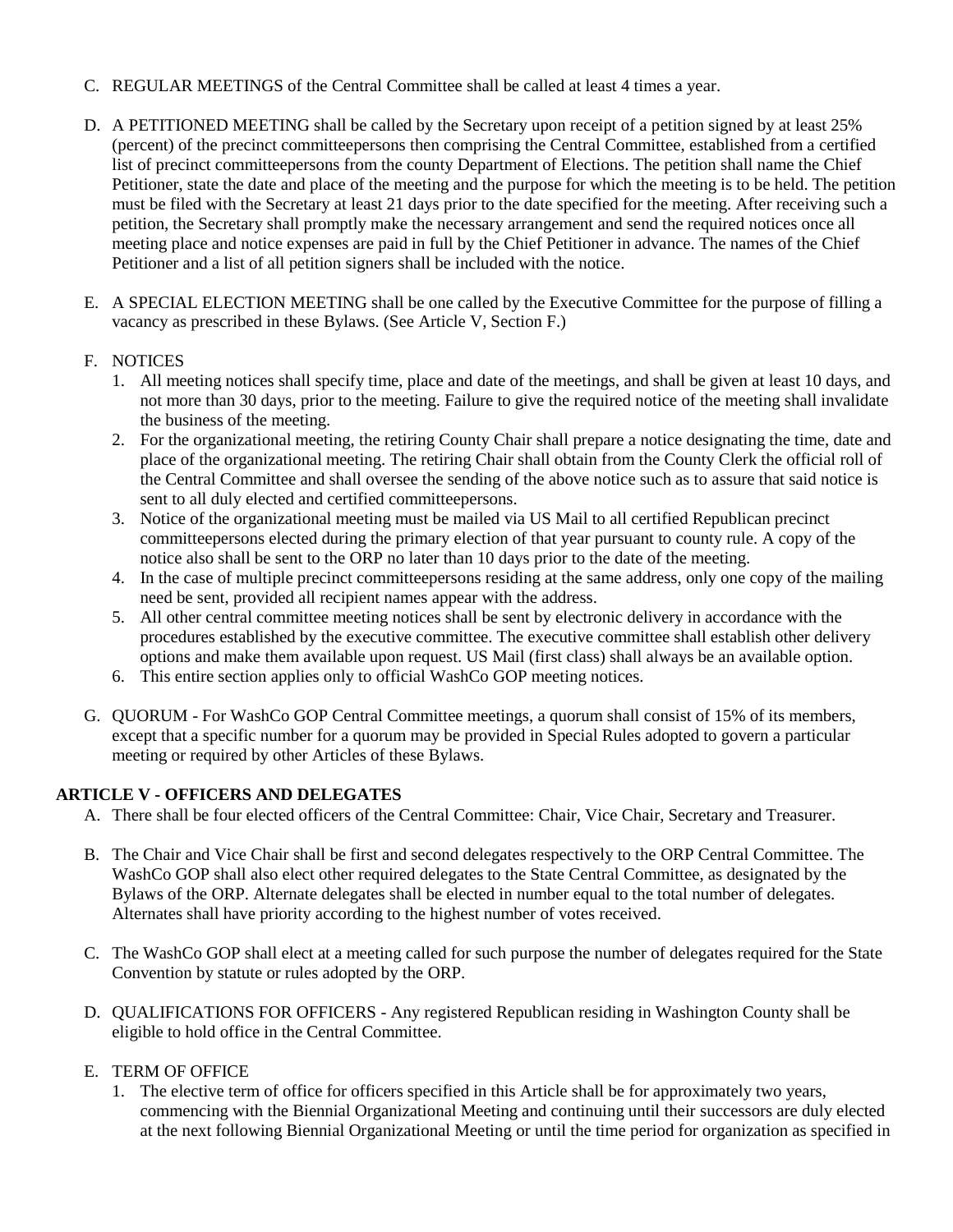ORP Bylaws has expired. The term of any office shall automatically become vacant when he or she files as a candidate, or files a Political Action Committee, to run for any salaried partisan elective office.

2. Persons elected to fill a vacancy shall be elected to complete the unexpired term of office.

#### F. VACANCIES IN OFFICE

- 1. If any of the four offices specified in Section A of this Article becomes vacant because of death, resignation or otherwise, or remains vacant after the election meeting, it shall be the duty of the Executive Committee to select one of its members as a "Temporary Officer" to perform the duties of the office until a successor is duly elected. The Executive Committee shall promptly notify the membership of the vacancy and the action taken.
- 2. Except as provided in subsection 3 of this Section, it shall be the duty of the executive Committee to set a date for the election meeting and to direct the secretary (or Temporary Secretary) to send the required notices. No person shall be elected to fill a vacancy in office unless notices of the election meeting shall have been sent to the membership at least 10 days prior to the meeting.
- 3. If a vacancy occurs within two months of the date when a meeting is required by Oregon law or under the provisions of these Bylaws, the Executive Committee may suspend calling an election meeting until the next regular meeting.
- 4. If any officer is recalled as provided in Section G of this Article, the Central Committee may proceed immediately to the election of a person to fill the office.
- G. If a vacancy occurs in any of the positions specified in Section B of this Article, the Central Committee shall fill such vacancy.
- H. RECALL OF OFFICERS At any duly called PETITIONED MEETING, any one or all of the elected officers of the Central Committee may be recalled by a majority vote of the members present, providing the petition prescribed in Section C of Article IV of these Bylaws, states the name or names of the officers to be recalled and the reason for the recall.
- I. Any nominee for an office must be present and willing to serve or must submit written notification that they are willing to serve.

#### **ARTICLE VI - RESIGNATIONS AND VACANCIES**

- A. RESIGNATIONS Committeepersons who desire to resign their position on the Central Committee shall submit their resignation in writing to the Director of Elections in Washington County, and to the Secretary. Letters of resignation should clearly state the intention. Members of the Executive Committee should submit their resignations in writing to the County Chair. Oral or third-party resignations are not valid. When a precinct committee person no longer qualifies, the Executive Committee shall notify the County Clerk.
- B. VACANCIES Vacancies in the office of PRECINCT COMMITTEEPERSON may be filled by the WashCo GOP; this power may be delegated to the Executive Committee by the WashCo GOP, but the WashCo GOP also retains this power.

## **ARTICLE VIII - THE EXECUTIVE COMMITTEE**

- A. The Executive Committee shall consist of the County Chair, who shall be the Chair of the Executive Committee, the County Vice-Chair, the Secretary, the Treasurer, the Delegates described in Article V, Section B hereof (to the extent that they are not otherwise voting members of the Executive Committee), appointed standing committee chairs (voting members,) and appointed ad hoc committee chairs (non-voting members) to be appointed by the County Chair.
- B. The standing committees will be as follows: Precinct Organization, Events/Fundraising, Communications, Community Engagement, Government Affairs, and Campaigns. The County Chair shall appoint the Chair of each standing committee only with the consent of a majority of the WashCoGOP Executive Committee. Appointed standing and ad hoc committee chairs shall serve at the pleasure of the County Chair and their membership on the Executive Committee shall automatically expire at the conclusion of the term of office of the Chair who appoints them. At no point shall the WashCo GOP Executive Committee have more appointed voting members than elected voting members.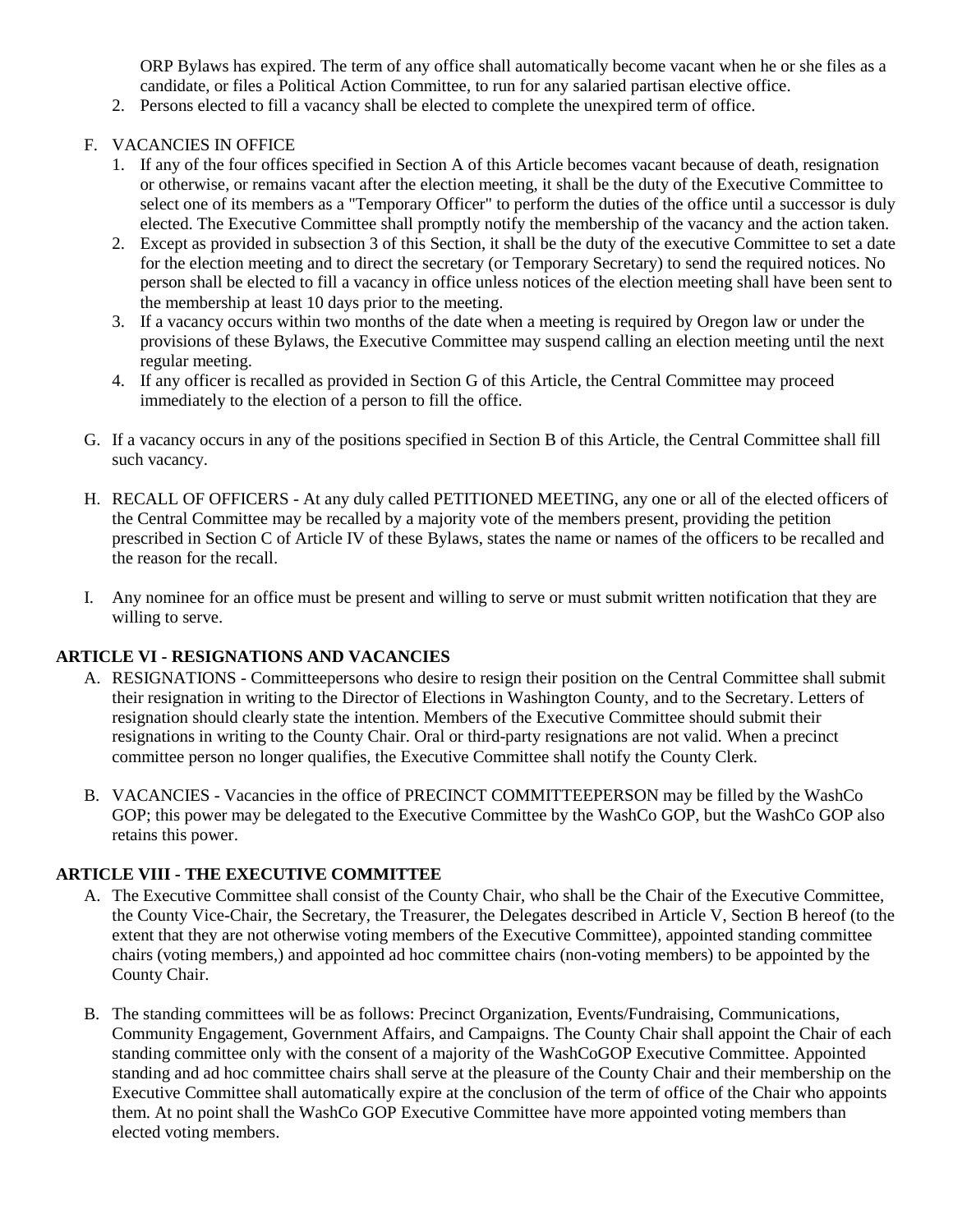- C. Alternate Delegates to the ORP Central Committee shall be seated during County Executive Committee meetings to replace Delegates unable to attend, in an order consistent with the number of votes received. These shall be accorded the same privileges as those of Delegates during the meeting and are considered when determined quorum. No proxies will be allowed.
- D. QUORUM A quorum shall consist of a majority of the membership.
- E. The Executive Committee shall meet at least once every three months upon call of the Chair, and at such other times as the Executive Committee may decide, or upon petition of five members. The Executive Committee shall organize and function in a manner that best suits its needs, provided that it complies with these Bylaws and other governance documents and statutes.
- F. During the intervals between meetings of the WashCoGOP Central Committee, the Executive Committee shall carry on the business of the Central Committee, as directed by the Central Committee or by the provisions of these Bylaws. It shall possess and may exercise all of the powers of the Central Committee, except powers and duties that are reserved specifically to the Central Committee by these Bylaws and other governance documents and statutes, or by Central Committee action.
- G. Any Executive Committee Member elected or appointed, who endorses, encourages or aids a non-Republican candidate in a partisan race for elective office when a duly nominated Republican appears on the ballot, shall be considered to have abrogated their right to hold this position, and may be removed from office by the following procedure.
	- 1. Upon submission of evidence of the member's actions as described above, the member may be removed from office by a majority vote of the Executive Committee during a meeting at which a quorum is present. The member shall be notified of such meeting and shall be permitted to present a rebuttal to the charges.
	- 2. The member may appeal removal at the next Central Committee meeting for which there is time for notice as required in Article IV, Section E. Notice of this appeal shall be included in the meeting notice.
- H. The Executive Committee may draft Standing Rules that are consistent with the Bylaws for the purpose of facilitating the business of the WashCo GOP.
- I. The Treasurer shall make all filings available to the Executive Committee at the next meeting following the filing date with the Oregon Secretary of State.
- J. Subject to the availability of funds, the Executive Committee may authorize payment of up to \$500 of civil fines assessed to the Treasurer by the Oregon Secretary of State, provided that the fines are not a result of intentional misconduct or late filing. Amounts in excess of \$500 must be approved by the Central Committee.

## **ARTICLE IX - POWERS AND DUTIES OF COUNTY CHAIR**

- A. Immediately upon assuming office, the Chair shall become familiar with all statutes that may be applicable to Party Organization. The Chair shall be responsible to see that the Treasurer complies with and all other appropriate regulations and instructions.
	- 1. Notice to the ORP Central Committee within five business days of the county organizational meeting, the newly elected Chair shall cause notice to be provided in writing, of the names of each delegate and alternate delegate to the ORP Central Committee. The County Central Committee must also provide a current copy of all county Bylaws and rules to the State Central Committee no later than November 30 of each evennumbered year.
	- 2. Notice to County Clerk Within five business days of election, the newly elected Chair of the County shall cause a notice to be provided to the County Clerk's office designating the newly elected County Chairperson as the official authorized to communicate with and receive notices from the County Clerk on behalf of the Party affiliated within the County.
	- 3. Notice to Secretary of State Within five business days of election, the newly elected Chairperson of the County Central Committee shall cause all appropriate forms to be filed with the Secretary of State's office which will provide adequate notice to that office of the change in party leadership and which will officially transfer responsibility for Contribution and Expense reporting to the new officers.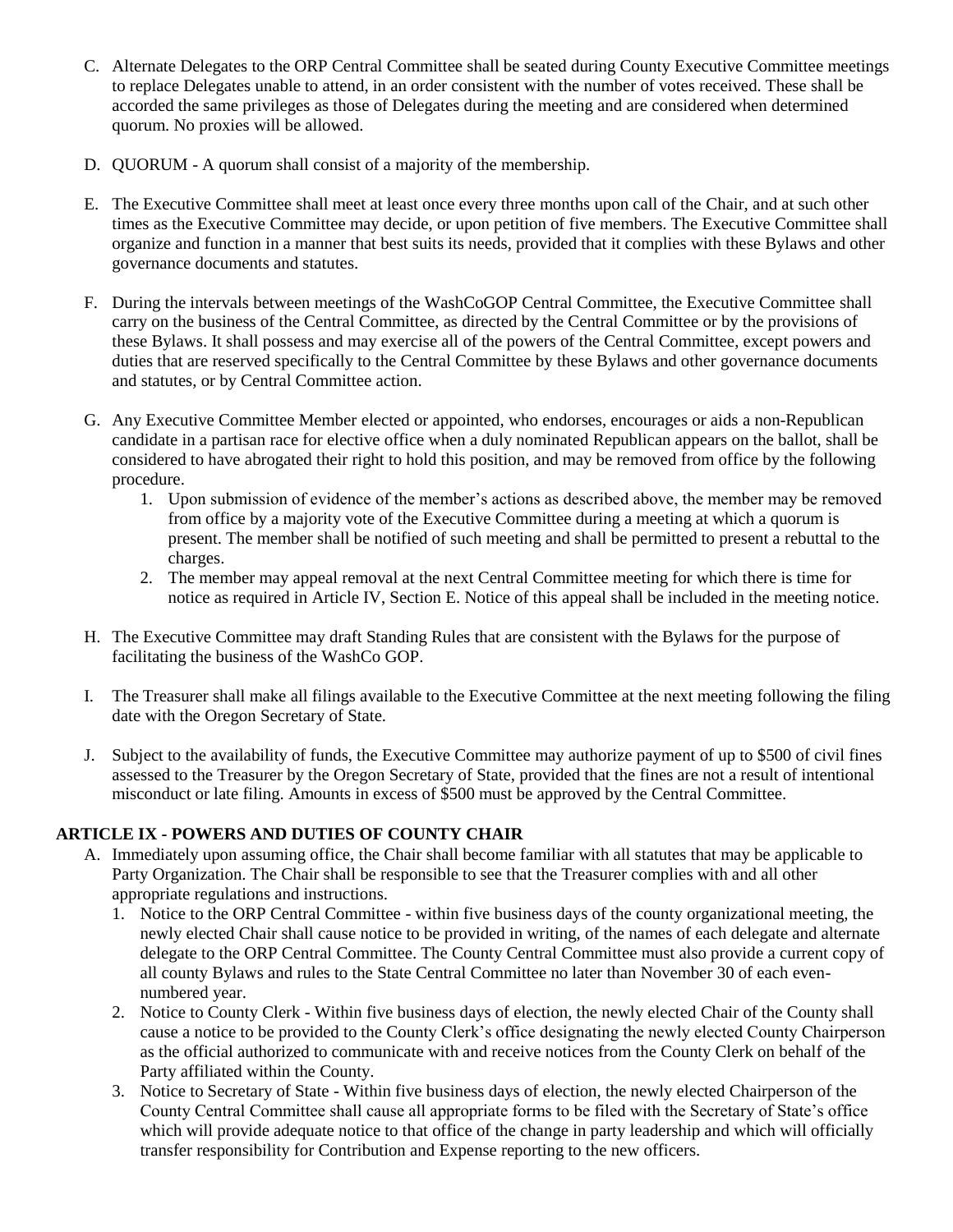- 4. Transfer of Property At the organizational meeting of the newly elected County Central Committee the officers of the retiring County Central Committee shall make available to the newly elected committee the property, records, and funds owned or controlled by the retiring committee.
- B. Subject to the control of the Central Committee and the Executive Committee, the Chair shall have general charge of the affairs of the Central Committee and the Republican Party in Washington County. The Chair shall supervise and direct all officers and employees (if any) of the Central Committee.
- C. The Chair shall call meetings as prescribed in these Bylaws and at such other times as it appears advisable. At each Central Committee meeting, a complete report of the Chair's activities and the action of the Executive Committee shall be made available.
- D. At least once a year, the Chair shall appoint an auditing committee of three members, who shall examine all financial records. This committee shall report its findings as to whether or not the records are correct and complete to the Executive Committee.

The Chair shall be a delegate to the ORP Central Committee. If unable to participate, the appropriate alternate shall be notified. If no alternate is able to attend, then the Chair shall appoint a member of the Central Committee as proxy.

## **ARTICLE X - POWERS AND DUTIES OF THE COUNTY VICE CHAIR**

- A. The Vice Chair shall have such powers and perform such duties as may be assigned from time to time by the Central Committee, Executive Committee or the Chair. In the absence or incapacity of the Chair, the Vice Chair shall assume all of the powers and duties granted to the Chair in these Bylaws.
- B. If the office of Chair becomes vacant for any reason, the Vice Chair shall immediately call a meeting of the Executive Committee, as required by Article V, Section F.
- C. The Vice Chair shall be a delegate to the State Central Committee. If unable to participate, the Vice Chair shall notify the appropriate alternate member. If no alternate is able to attend, then the Vice Chair shall appoint a member of the Central Committee as proxy.

#### **ARTICLE XI - POWERS AND DUTIES OF COUNTY SECRETARY**

- A. The Secretary shall be responsible for keeping the minutes of all meetings of the Central Committee and Executive Committee. These minutes shall be kept in duplicate form, with the original filed at Party headquarters within ten days after each meeting. The duplicate shall be kept at the residence of the Secretary. If the party has no headquarters, the originals shall be kept by the Secretary and a duplicate copy mailed to the County Chair.
- B. The Secretary shall be responsible for the giving of all notices prescribed by the Central Committee, Executive Committee and the County Chair, or when required by law or these Bylaws. The notices shall be by mail when required.
- C. The Secretary shall be responsible for notifying all elected Republican officials and candidates of Washington County of all WashCo GOP Central Committee meetings.
- D. The Secretary shall be responsible for notifying the County Clerk in Washington County of all resignations of members of the Central Committee.
- E. The Secretary shall be responsible for keeping an up-to-date roster of the Central Committee. This roster shall be in duplicate, the original copy to be on file at the headquarters office and the duplicate with the Secretary.
- F. The Secretary shall be responsible for securing an official roster from the County Director of Elections prior to every Central Committee meeting, if there is to be an election.
- G. The Secretary shall be responsible for making these Bylaws are available to all precinct committeepersons by ensuring posting on the WashCo GOP web site.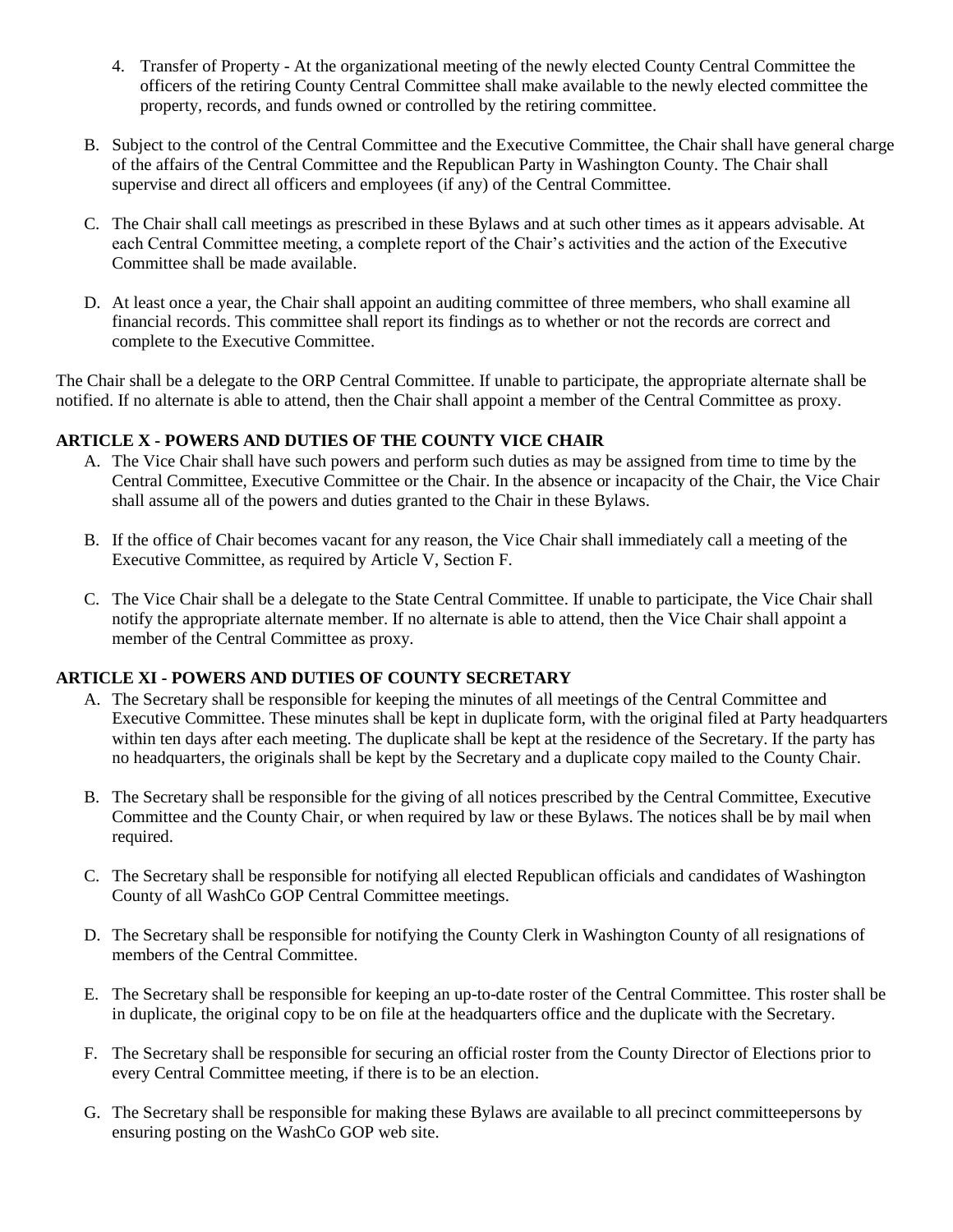H. The Secretary shall be authorized to write checks on the Party's checking account in the absence or incapacity of the Treasurer.

## **ARTICLE XII - POWERS AND DUTIES OF THE TREASURER**

- A. Upon assuming office, the Treasurer shall become familiar with all laws applicable to the position.
- B. The Treasurer shall act as the fiscal agent of the WashCo GOP Central Committee for the receipt and disbursement of its funds and shall maintain adequate records as prescribed. These records shall be kept at Party Headquarters, and the Treasurer's residence, except that if the Party has no headquarters, the records shall be kept at a place designated by the Chair.
- C. The Treasurer shall see that the Daily Journal of Receipts is properly maintained and shall pay all bills promptly when directed to do so by competent authority. In case of doubt as to the authority for paying a bill, The Treasurer may require a written order from the Chair.
- D. The Treasurer shall make a written report to all Central and Executive Committee meetings.
- E. The Treasurer shall appoint and serve as Chair of the Budget Committee which shall submit a budget for the following calendar year to the Executive Committee for adoption.
- F. The Treasurer shall make the final financial report as prescribed in Article XVIII.

## **ARTICLE XIII - POWERS AND DUTIES OF DELEGATES**

- A. Delegates shall attend meetings of the State Central Committee. If unable to participate in a State meeting, a delegate shall notify the County Chair who shall notify the appropriate alternate delegate or assist the delegate in obtaining a proxy for the delegate.
- B. Delegates to the ORP Central Committee shall perform such duties as may be assigned by the County Chair.

## **ARTICLE XIV - EMPLOYEES**

- A. An office secretary or other persons may be employed by the Central Committee. It shall be the duty of the Executive Committee to fix the rate of compensation and determine all other terms and conditions of employment. However, the Executive Committee shall not have the authority to bind a future Central Committee and no person shall be given an employment contract, oral or written, that extends beyond the next Biennial Organization meeting.
- B. An employee of, or applicant for employment by the WashCoGOP Central Committee who is also a voting member of the Executive Committee shall have no vote in the Executive Committee on any matter affecting the terms of that employment or a decision to hire or terminate the employment of the employee.

#### **ARTICLE XV – BUDGET**

- A. Expenses are allowed only when they are included in an approved Budget, either as a line item or from an Expense Allowance as provided in Section B below.
- B. The Executive Committee may provide an expense allowance for the County Chair, Vice Chair or other persons as may appear advisable to pay reasonable expenses directly related to the business of the Central committee.
- C. Expenses for employees shall be approved by the Chair prior to payment.

## **ARTICLE XVI - ENDORSING CANDIDATES IN THE PRIMARY ELECTION**

A. A meeting of the Central Committee may be held for the purpose of endorsing candidates in the primary election, either as a special event or concurrent with a regular meeting, if the conditions detailed in this Article are met.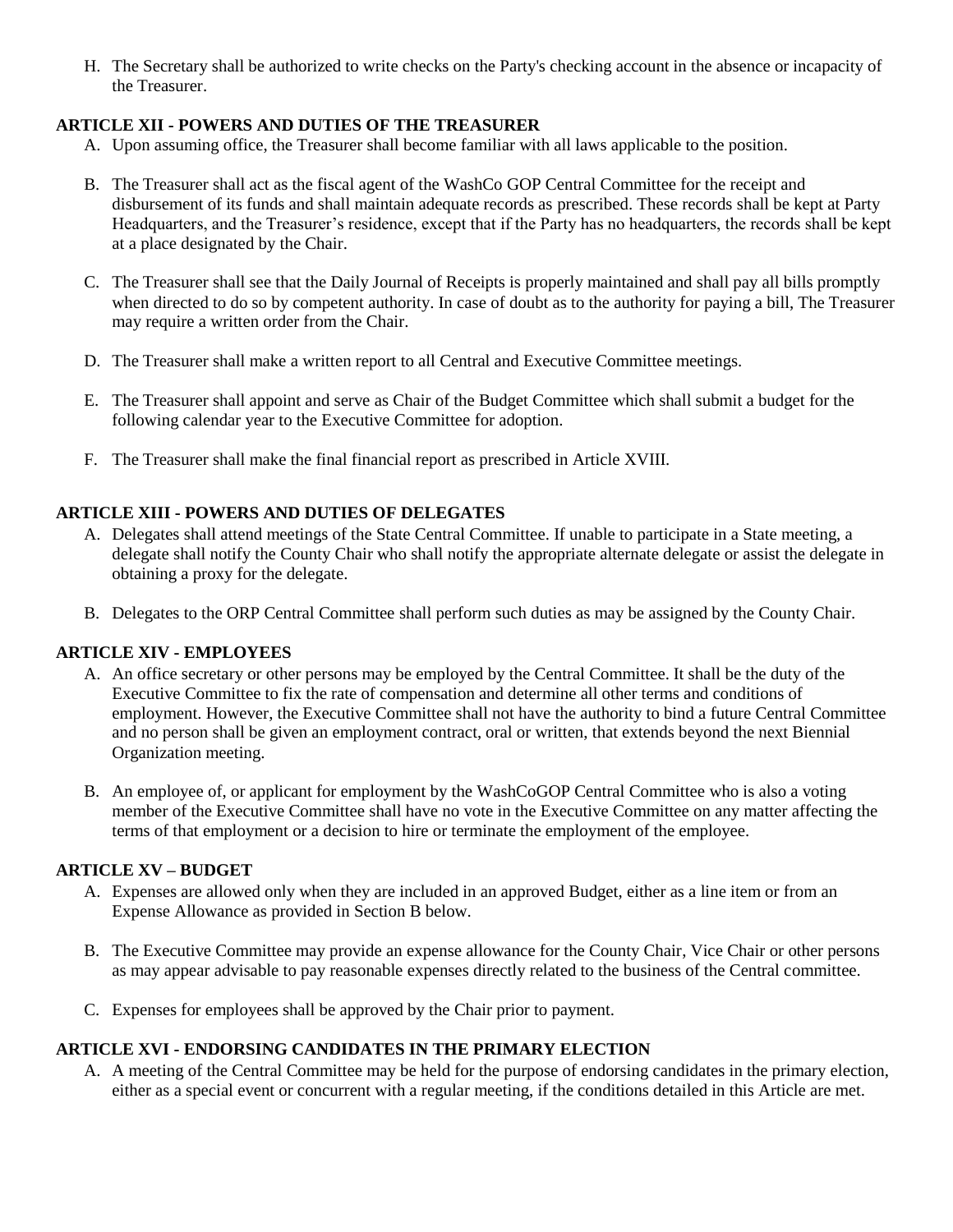- B. QUORUM A quorum shall be required for any endorsement meeting and shall consist of a minimum of 25% of the precinct committeepersons then comprising the Central Committee. Quorum shall be established from a certified list of precinct committeepersons from the county Department of Elections.
- C. A SUPERMAJORITY of 60% of the voting members present is required for the Central Committee to endorse a candidate for a primary election.
- D. No candidate can be endorsed in the manner described above until after the filing deadline for the office for which they are running has passed.
- E. A fifteen (15) day written notice of the meeting for the purpose of endorsement must be given, and the office for which each candidate is being endorsed must be named in the notice.

# **ARTICLE XVII - RESTRICTING EXPENDITURES**

- A. Except as provided in Section B of this Article, neither the Central Committee nor the Executive Committee shall expend any Central Committee funds for or on behalf of a candidate in a primary election if a contest exists. However, all Republican candidates shall have equal access to the use of Party records and equipment in a manner to be determined by the Executive Committee.
- B. If a candidate is endorsed in the manner provided in Article XVI then the Central Committee may provide for the expenditure of funds on behalf of the endorsed candidate. Expenditure of funds for a particular candidate or office in any election will not obligate the Central Committee to expend funds for any other candidate or office in that election, nor for any particular candidate or office in a future election.
- C. No Central Committee funds shall be used to pay for a candidate's campaign deficit or any part thereof. The Executive Committee has discretionary authority to assist candidates in the general election.

## **ARTICLE XVIII - FINAL REPORTS**

It shall be the duty of the Treasurer to prepare a financial report and make the same available to all newly elected and accepted members of the WashCo GOP. Such report shall be filed at WashCo GOP headquarters.

## **ARTICLE XIX – AMENDMENTS**

- A. These Bylaws shall be deemed to be automatically and immediately amended to conform to any statute now in force or hereafter enacted with which these Bylaws shall be inconsistent.
- B. These Bylaws may be amended or altered or repealed by a simple majority vote of those present and voting at the Biennial Organizational meeting.
- C. These Bylaws may be amended or altered by a two-thirds majority vote of those present and voting at any duly called meeting of the Central Committee, provided that notice of the proposed amendments or alterationsshall be given with the official notice of the meeting.
- D. Amendments to proposed amendments shall adhere to Robert's Rules of Order Newly Revised 11th Edition (as amended) Chapters §10, §56 and §57 regarding the scope of amendments, during a meeting, to a pre-noticed proposed Bylaws amendment.
- D. Amendments to these Bylaws may be proposed by Central Committee action, Executive Committee recommendation or by a petition signed by not less than 10% of the members. In any case, a copy of the proposed amendment shall be included with the official call for the meeting.